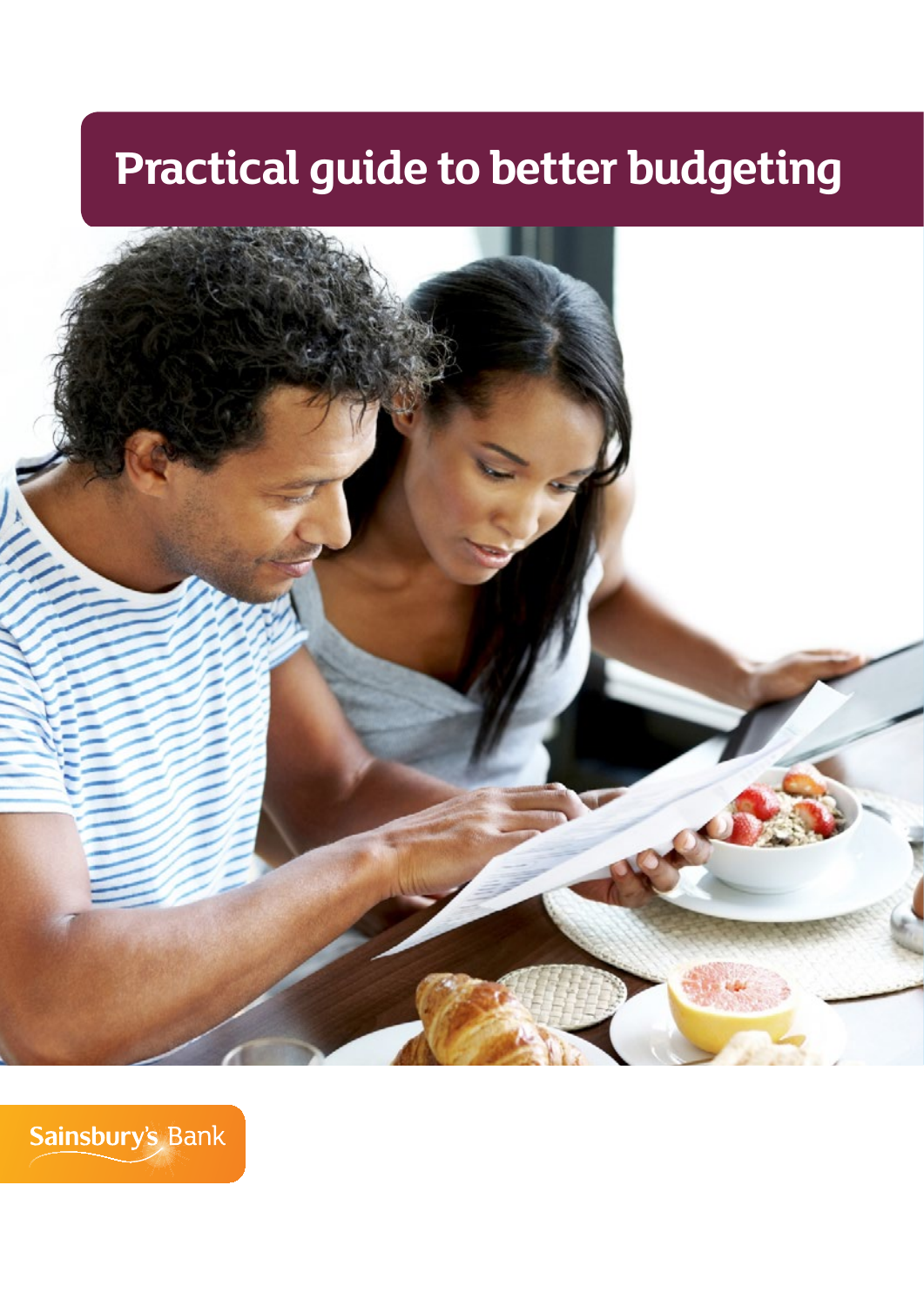## **Practical guide to better budgeting**

Saving can be a challenge but if approached properly, it can also be rewarding. Get pointers on how to make saving really work for you in this practical guide to budgeting.



## **Contents**

See what you're spendingand where to save

[Top tips for cutting back costs](#page-5-0) 

[More ways to spend less](#page-7-0)

[Practical steps to saving](#page-10-0)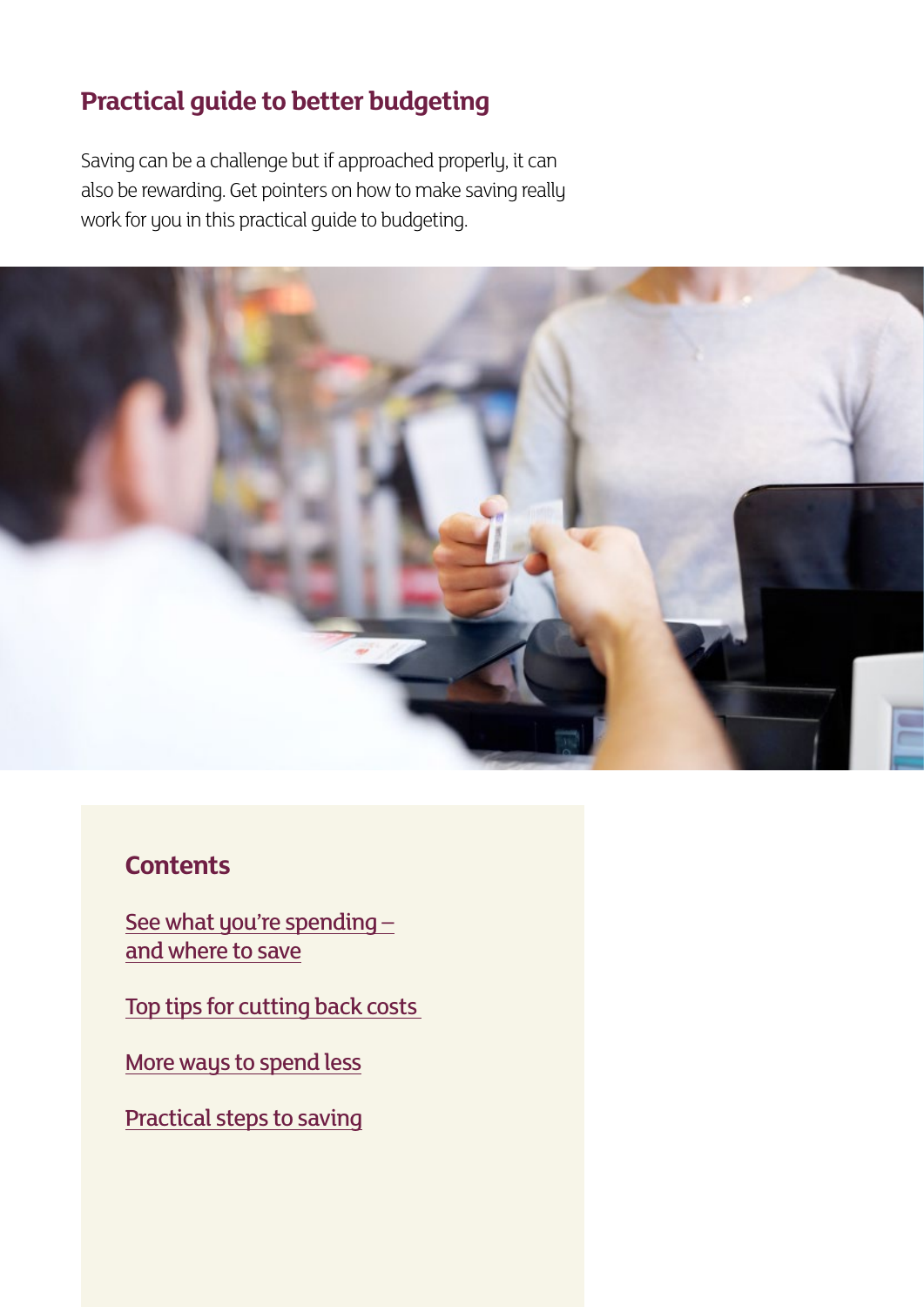#### <span id="page-2-0"></span>**See what you're spending – and where to save**

Look at your regular outgoings as well as all those incidental costs to get a true picture of your spending. It's a good way to work out what's essential, what's not and where you might be able to save.



#### **Add up your expenditure**



### **Option 1:**

Look at exactly what you spend in a year. If almost all your spending is on cards and via bank transfers, dig out your debit and credit card statements for the last 12 months. Take a copy and then highlight only what are absolutely essential items.

#### **Option 2:**

Keep receipts for or write down everuthing you spend in a month, put this in a spreadsheet and then scale it up for a whole year. Be sure to include coffees, snacks, buses, taxis and other cash purchases.

**Option 3:** Set up a spreadsheet on your computer to keep track of incomings and outgoings

– or write them down here.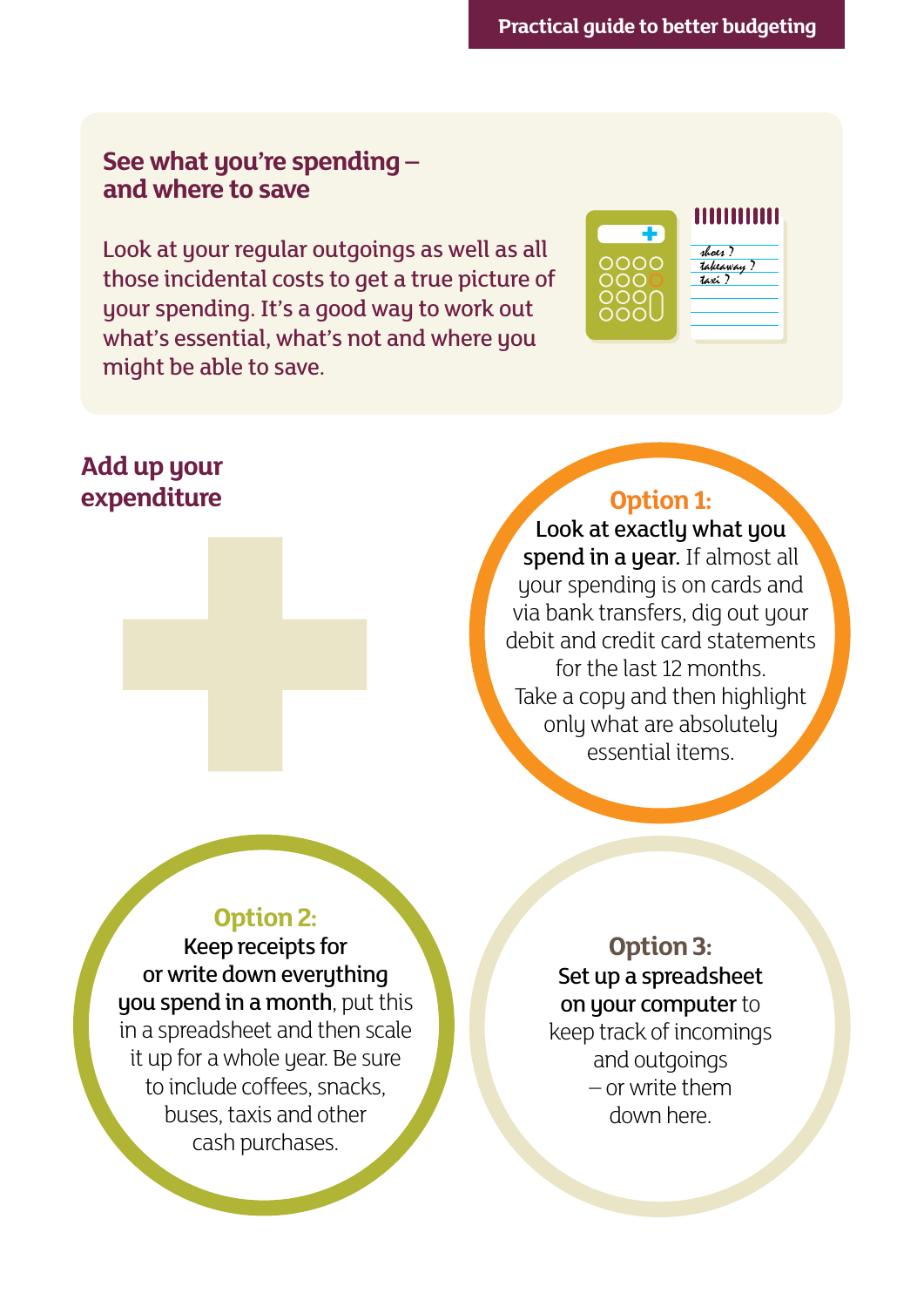|       |               | Amount           | <b>OUTGOINGS</b> | Amount |  |
|-------|---------------|------------------|------------------|--------|--|
|       |               |                  |                  |        |  |
|       |               |                  |                  |        |  |
|       |               |                  |                  |        |  |
|       |               |                  |                  |        |  |
|       |               |                  |                  |        |  |
|       |               |                  |                  |        |  |
| TOTAL |               |                  | TOTAL            |        |  |
|       |               |                  |                  |        |  |
|       |               |                  | HIIIIIIIIII      |        |  |
|       | <b>INCOME</b> | AMOUNT OUTGOINGS | AMOUNT           |        |  |
|       |               |                  |                  |        |  |
|       |               |                  |                  |        |  |
|       |               |                  |                  |        |  |
|       |               |                  |                  |        |  |
|       |               |                  |                  |        |  |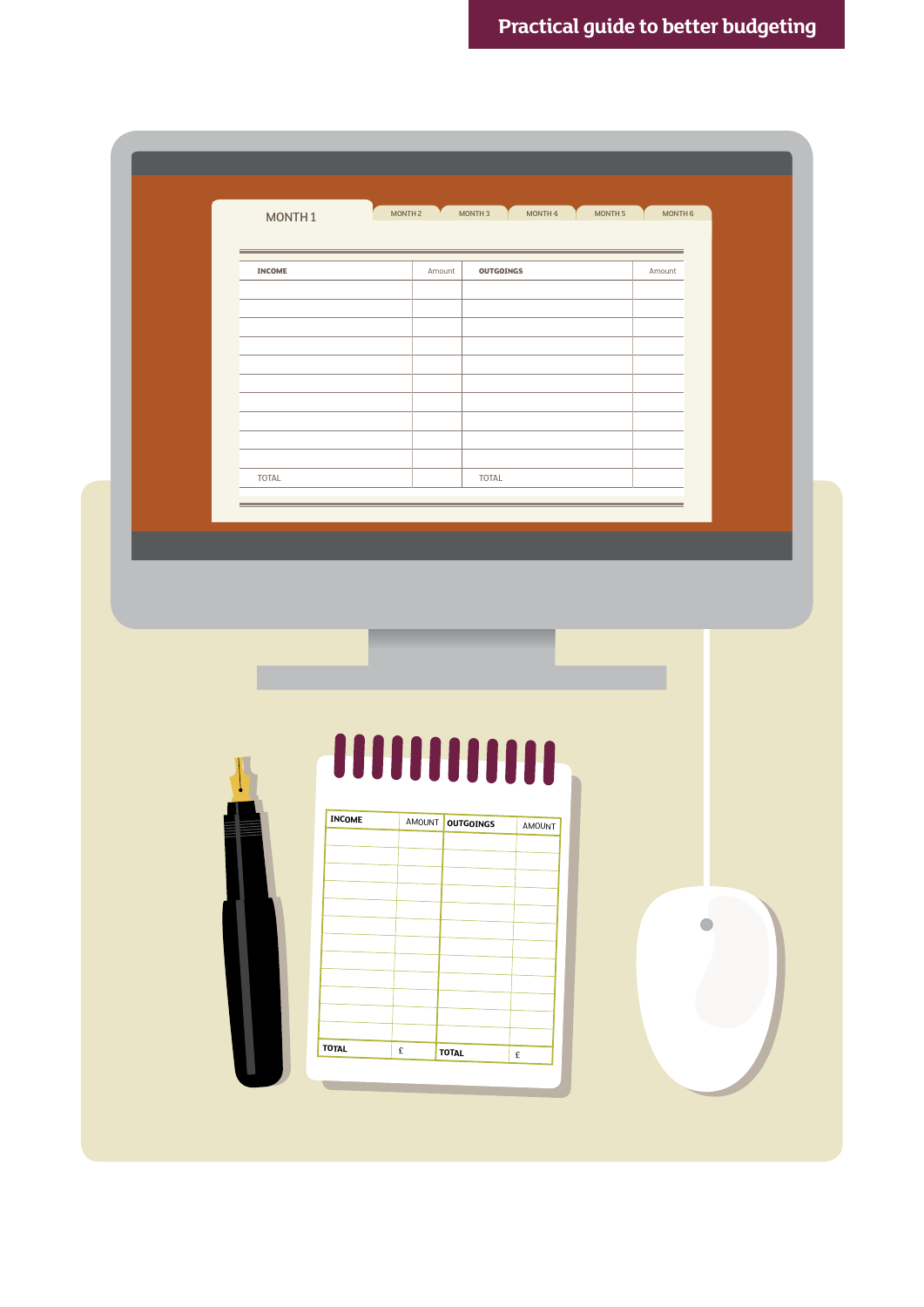## **Identify your essentials**

Once you have the figures in front of you, it can be easier to work out where you could save.

Decide on your essential spending for the week, month and year. Consider things like:

| <b>WEEKLY</b> $(x 52)$ | <b>MONTHLY</b> $(x 12)$    | <b>YEARLY</b>         |
|------------------------|----------------------------|-----------------------|
| Travel                 | Rent or mortgage           | Onsurances            |
| Food and drinks        | Counciltax                 | Cartax                |
| Childcare              | Utilities, TV and internet | TV licence            |
| Fuel                   | Loans and credit cards     | Home maintenance      |
| Toiletries             | Mobile phone contract      | Dental care, haircute |
| Schooltripe            | Contactlenses              | Clothes and shoes     |
|                        |                            |                       |

You can then make a budget for any income left over, to spend as you wish on 'non-essentials'.

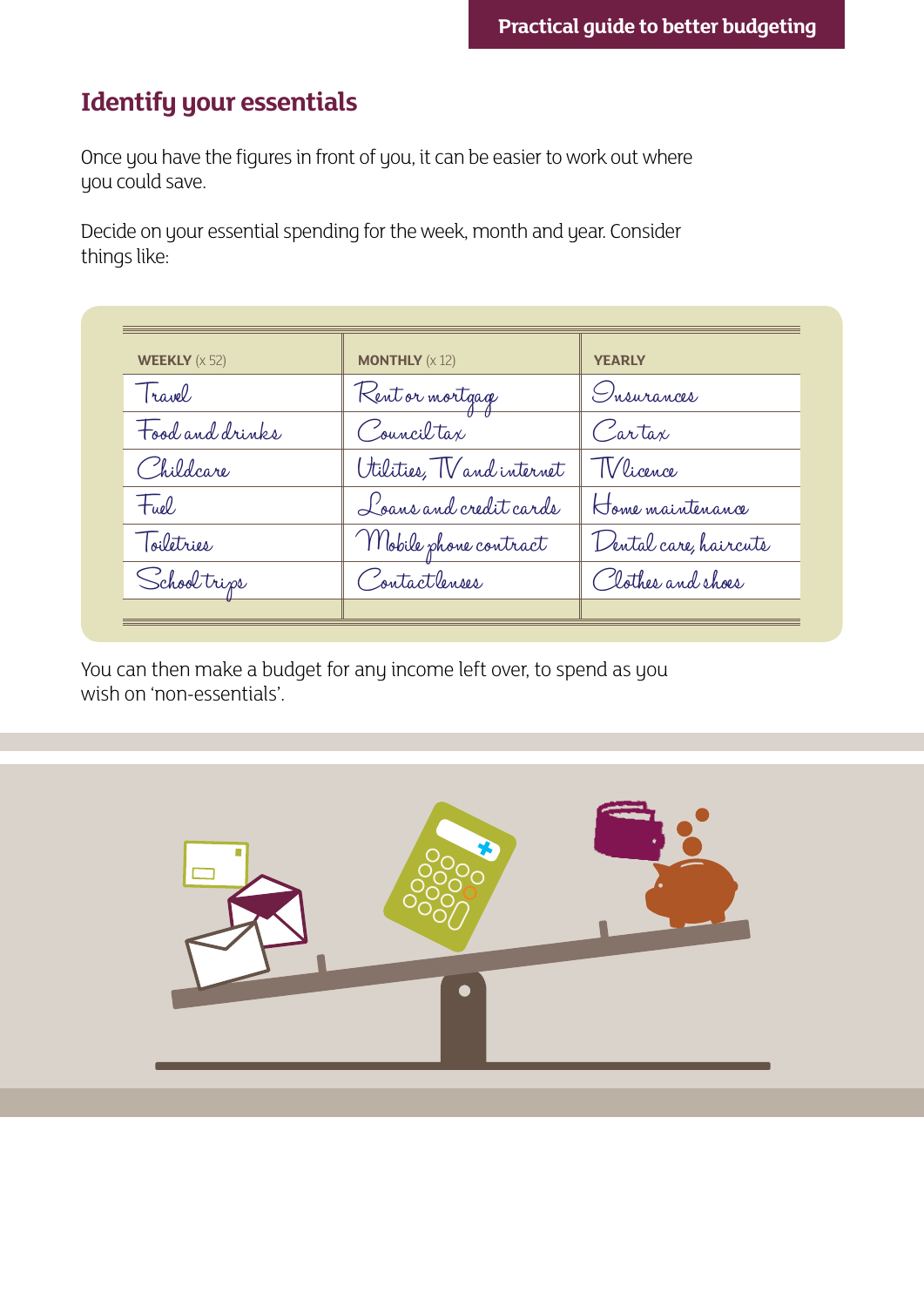## <span id="page-5-0"></span>**Top tips for cutting back costs**

# **%**

**1** Work out which debts attract<br>the highest interest and aim to Work out which debts attract pay these off first. Explore the most favourable mortgage rates – and remortgaging fees – online. You can also shop around to find other ways to save while servicing debts. For example, transferring a credit card balance could save you money on interest although there is usually a charge for this service.



**2**It's possible to move a loan  $\blacktriangle$  balance over to another provider part way through the term. Looking for the best rate currently available and [consolidating your debts](http://www.sainsburysbank.co.uk/loans/debt-consolidation-loans.shtml) could potentially reduce your monthly outgoings.



**3**Use price comparison sites or  $\sum$  surf the net for savings – whether it's on food, financials, foreign holidays or utilities. Shopping around could get you a better deal on day-to-day necessities like gas and electricity, TV and broadband, your mobile contract, mortgage and insurance.



**4** There are plenty of price **T** comparison sites dedicated to helping you to research and switch electricity and gas suppliers. Check out some of the energy price comparison calculators out there, from the likes of [Which?](http://www.which.co.uk/switch/)or [uSwitch](http://www.uswitch.com/gas-electricity/).



**5**Review suppliers regularly,  $\Box$  to make sure that you're still getting the best deal available now.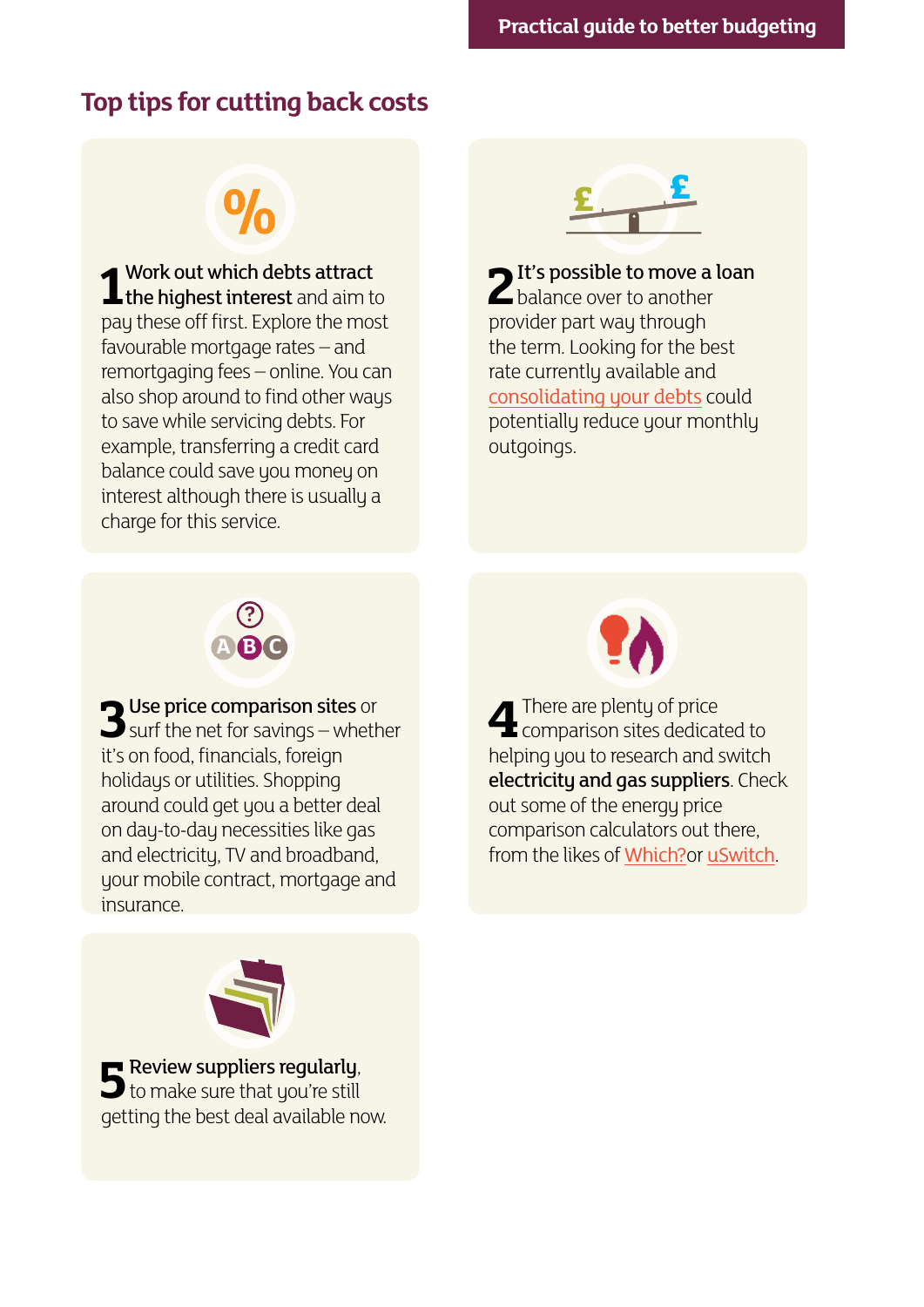## **Top tips for cutting back costs**



**6**Some providers will offer you  $\Box$  a better deal to sign up to a fixed annual tariff based on your usual consumption. Even agreeing to pay by direct debit could get you a discount – but keep track of your readings to make sure your monthly charge is accurate.



**7** If you're looking for a better broadband or TV package, compare 'like for like'. Make sure you know what sort of upload and download speeds you'll need for your household – depending on how many of you will be online at any one time. If you're constantly streaming music and movies, a budget option may not be sufficient for you.



**8**Find discount vouchers online to get the best prices on restaurant meals and days out, and make online purchases through cashback sites like [Quidco](http://www.quidco.com/) or [TopCashback](http://www.topcashback.co.uk/) to save as you spend.



**9** Clear out clutter and make<br>some money by selling old clothes and household items on [eBay](http://www.ebay.co.uk/) or [Gumtree](http://www.gumtree.com/) and trading in books, DVDs and CDs on the [Amazon Marketplace](http://services.amazon.co.uk/services/sell-online/how-it-works-pro.html?ld=SEUKSOAADGogBROPTamazon_marketplace).



**1**Sign up for supermarket and store loyalty cards to get money off when you make purchases in-store or [online.](http://www.google.co.uk/sheets/about/)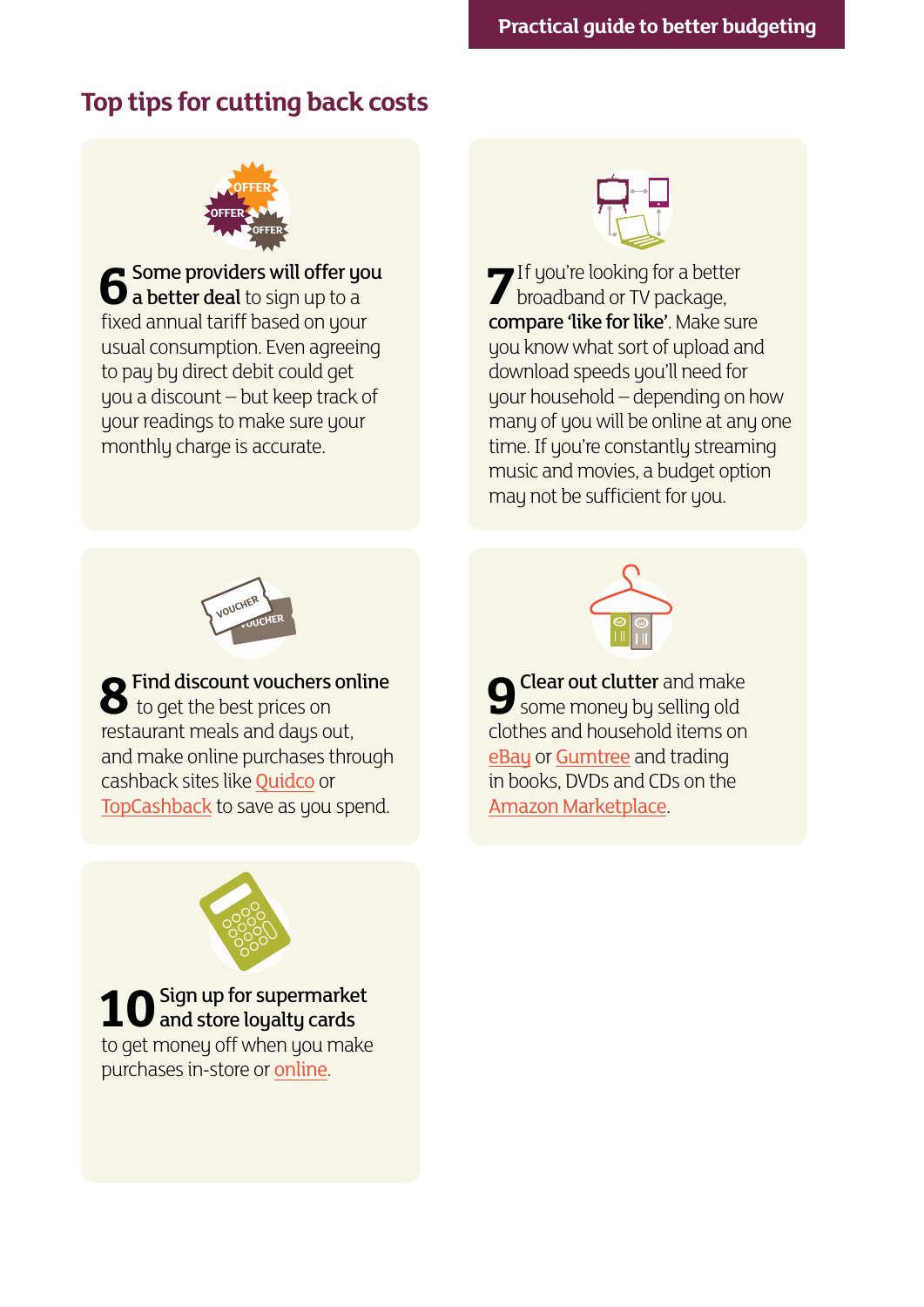## <span id="page-7-0"></span>**More ways to spend less**

#### How you approach your spending can have a big impact on your ability to save.

Paying close attention to timing is often a way to reduce waste and save more. Choose food with long end dates and seek out last-minute travel bargains – and set your own reminders rather than sign up to automatic renewals. Otherwise you could end up continuing to pay for goods or services by default, by letting an annual contract roll over to another year.

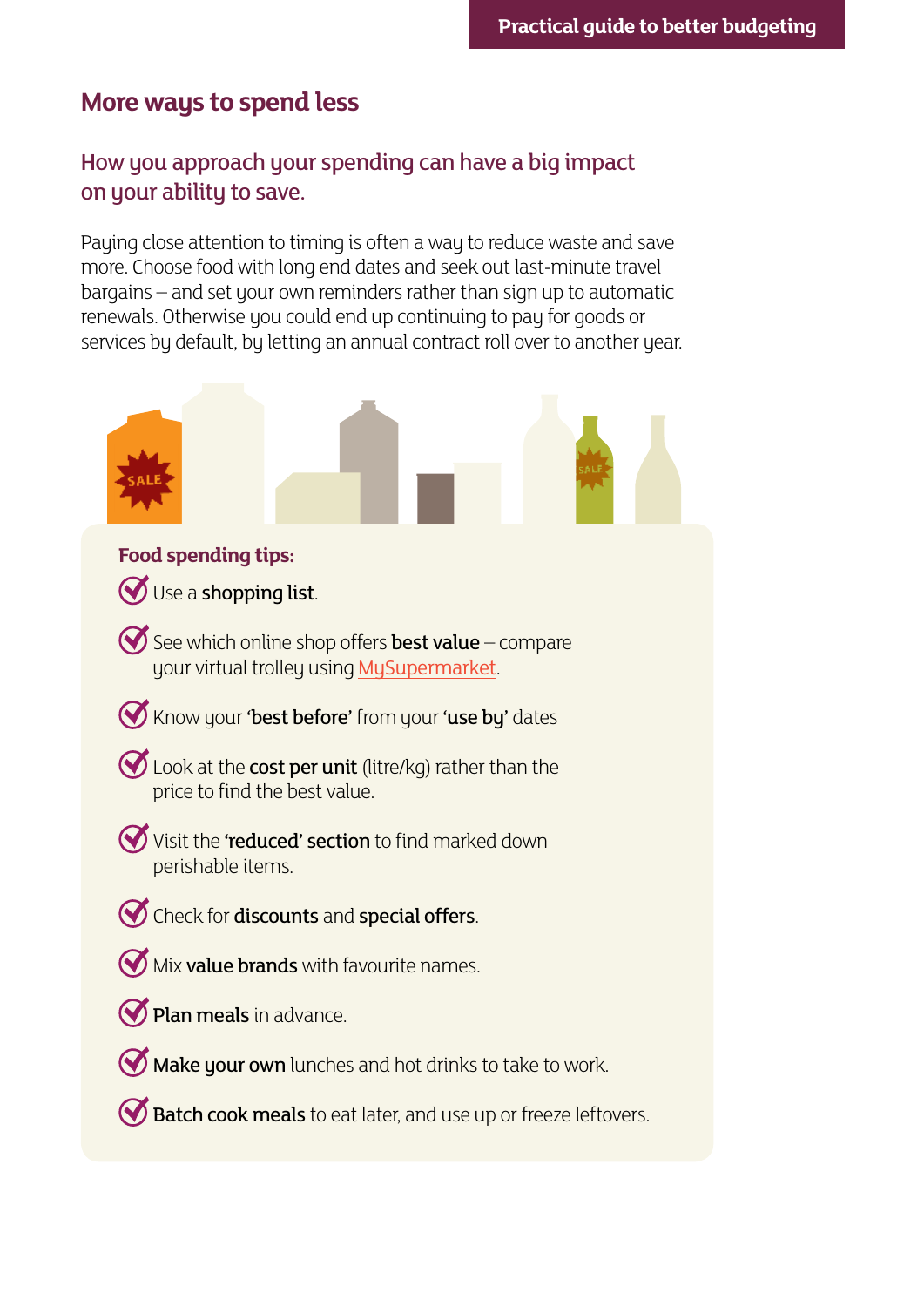#### **Travel tips:**

Buying travel tickets well in advance will usually get you great savings. If you travel the same route regularly, consider getting yourself a season ticket.

Think about walking or cycling shorter journeys, and save the car for when there's no alternative but to drive. It's better for your health and well-being as well as your wallet.

When you do drive, drive smarter. There are ways to drive that can make you more fuel efficient. Avoid speeding up and slowing down suddenly – a steady speed saves more fuel. Maintain the right tyre pressure and don't carry more weight than is necessary. (For more tips, check out the Energy Saving Trust's smart driving [techniques](http://www.energysavingtrust.org.uk/Travel/Driving).)

#### **Plan holidays carefully by:**

- **Buying flights and booking hotels way in advance or** at the last minute.
- Making good use of price comparison websites like [Netflights](http://www.netflights.com/) and [Skyscanner](http://www.skyscanner.net/) to find flights, and [Booking.com](http://www.booking.com/) for hotels.
- **Z** Looking into alternative accommodation options such as [Airbnb](https://www.airbnb.co.uk/).
- **Travelling outside of peak periods like Christmas and school** holidays. (Remember, if you have children, you will need to get written permission from their school's head teacher for time off during term time.)
- **Choosing value-for-money destinations, like [Bulgaria, Greece,](http://www.skyscanner.net/news/10-worlds-cheapest-countries-go-holiday)**  [Hungary, India and Vietnam](http://www.skyscanner.net/news/10-worlds-cheapest-countries-go-holiday).
- $\blacktriangleright$  Researching the most cost-effective ways to spend overseas and [how to keep your money safe abroad](http://www.sainsburysbank.co.uk/library/default/resources/keeping-your-money-safe-abroad.pdf).



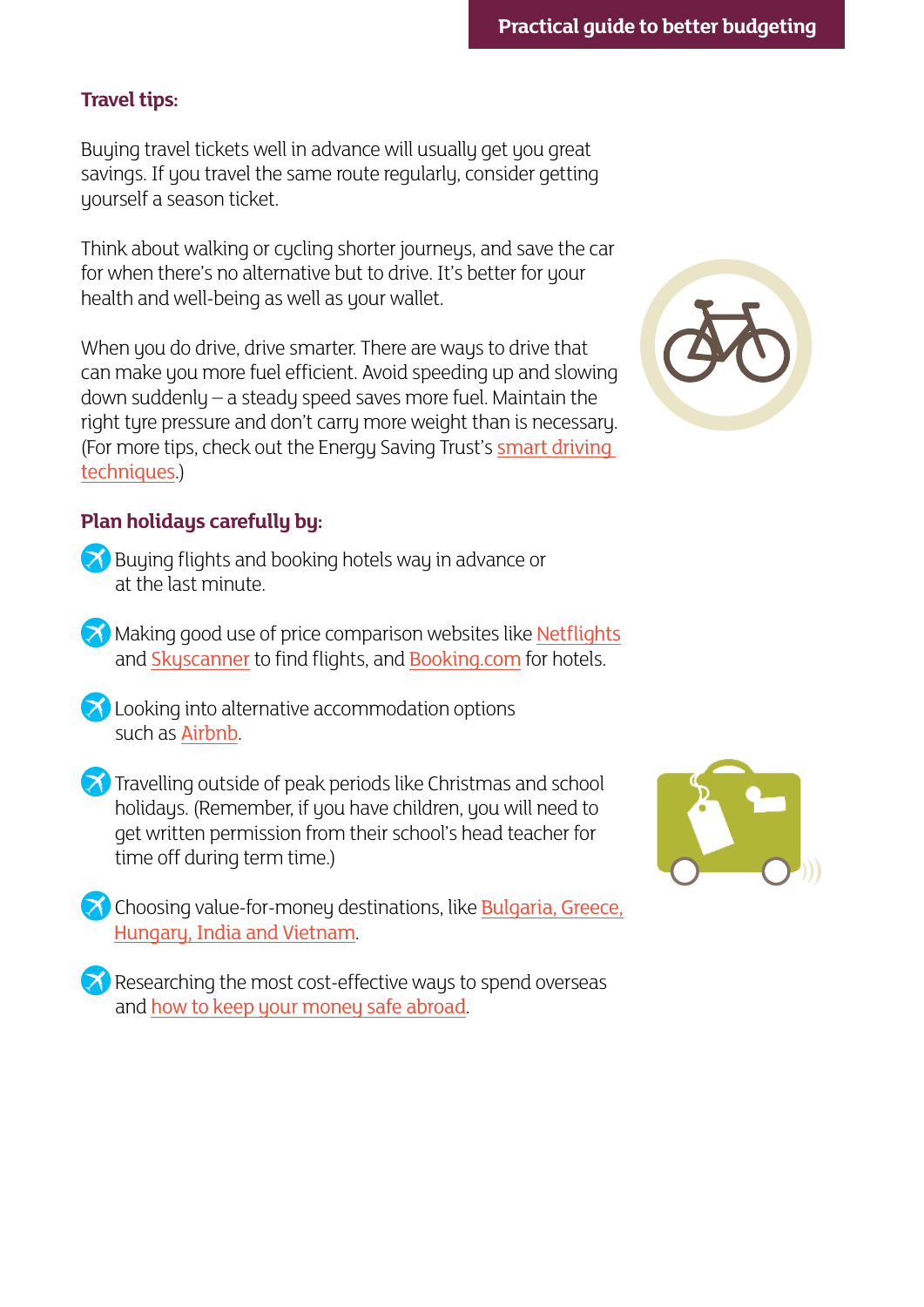#### **Energy savings**

Turn off standby and don't leave chargers on constantly. Think longer-term too: energy saving light bulbs and better insulation will help you save on bills. Check out our quide to going green at [home](http://www.sainsburysbank.co.uk/library/default/resources/how-to-go-green.pdf) for more energy saving tips.

#### **Contracts and warranties**

Think about what appliances you need a warranty for. The extra expense is unlikely to be worth it – unless it's for a washing machine, fridge freezer or other substantial item that will cost a lot to repair or replace. Some retailers may give longer than a one-year standard warranty anyway.

Be aware of any automatic renewals – you may find yourself paying for magazine subscriptions or insurance cover you no longer want. It could cost you less and be more convenient to pay for a digital subscription to your favourite monthly magazine and download it direct to your tablet.

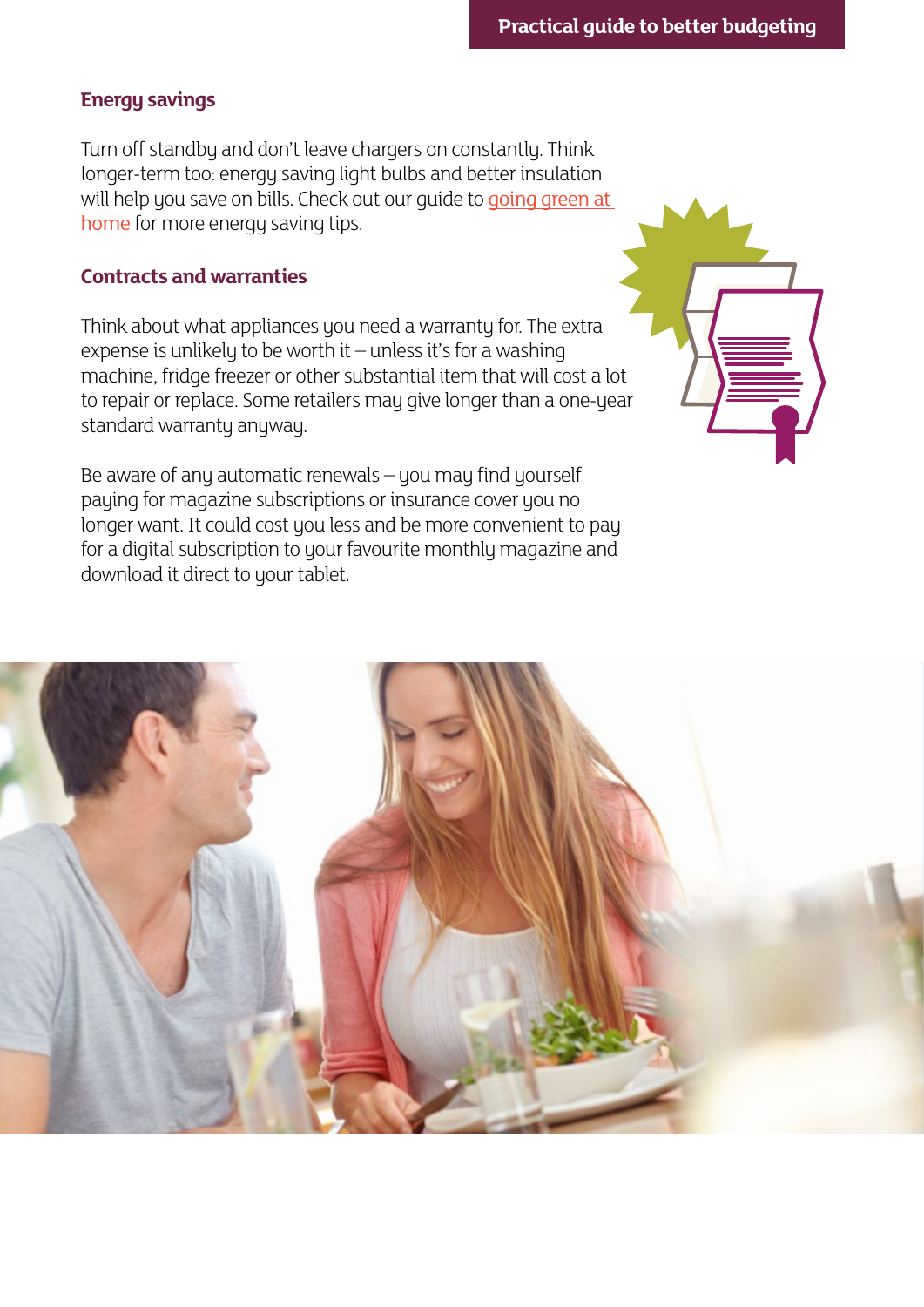## <span id="page-10-0"></span>**Practical steps to saving**

#### Be sure to add saving to your monthly budget.

You may have a clear savings goal, whether it's a holiday, a car or a deposit for a home. Even if you don't have something specific in mind, having a little money set aside for a rainy day can bring enormous peace of mind.

#### **Set a target**

Decide what you can realistically afford to put away each month and stick to it. Some online accounts will even allow you to set your own target amount, which can help you on the way to realising your savings ambitions.

Think about paying off any debts first. Low interest rates currently mean that any interest you do earn might not offset the interest paid on credit.

#### **Get the right account**

Use your full annual tax-free ISA allowance every year that you're able to. It's by far the most efficient way to save.

For any additional money you can put away, consider:

- Choosing a savings account with the right level of access for you.
- Comparing savings rates for different accounts online.
- Set aside some savings for emergencies and the rest for your savings goal.

Do the kids also have their own savings accounts? It's never too early to learn to save – you can even get a Junior ISA.

Once your child is old enough, they will be able to get a current account to keep their spending and saving separate. Cash cards for young people will allow ATM cash withdrawals but won't let an account go overdrawn.

#### Watch it all add up

Once you've set your budgeting plan in motion, you can sit back and watch your debts go down and the savings add up.